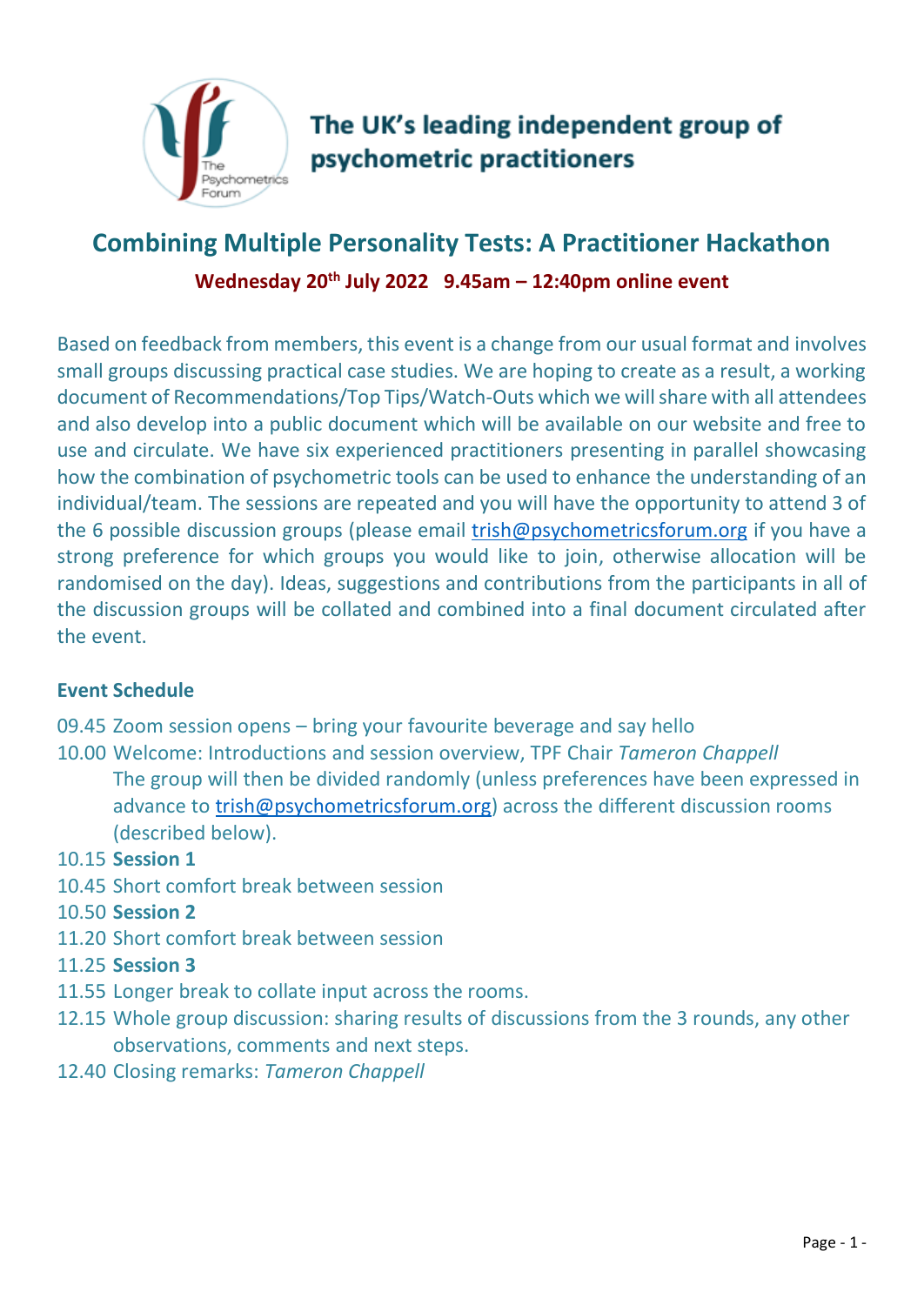## **Presentations, Presenters and Bios**



*Room 1: Dark Triad and Dark Tetrad and a Psychodynamic Approach* **Dr Michelle Hunter-Hill, Chartered Psychologist and Programme Director, MSc Occupational and Business Psychology, Roehampton University.** Michelle will highlight how she has used Dark Triad and Dark Tetrad measures in conjunction with two specific Systems-Psychodynamic tools - ORA and CIBART in order to assess and tackle cases of deviant/risk-taking behaviour, cyber-bullying/trolling, and corporate psychopathy, at an individual and organisational level.

**Dr Michelle Hunter-Hill** helps clients understand their psychological make-up, enabling them to delve 'beneath-the-surface' and identify core factors driving behaviour in a range of traditional and non-traditional occupational settings (e.g., in the office, on the track, field,

and screen). As a Chartered Psychologist and Scientist, Michelle assesses personality, ability, values, and occupational interests to predict how individuals might perform at work and respond to emotional demands at work.

Dr. Michelle is concerned with ensuring psychological safety and wellbeing of individuals at work. Having worked as an advisor to some of the most prominent organisations, on personality profiling for the purpose of examining individual deviant and anti-social behaviours such as trolling, psychopathy, character assassination, and "criminogenic" corporate culture, Dr. Michelle is renowned for providing predictive clues and solutions to bring about behavioural change. She recognises that underperformance is not always down to poor and deviant behavioural choices, and she coaches individuals to develop their resilience and overcome principal performance challenges. Using a combination of psychometric tests, biographical interviewing, and psychological science she assesses the capability of people performers, whether it be senior and c-suite executives, athletes, or celebrities. Dr Michelle works mainly in the UK and Middle East. She runs The Psychometric Café', The Issues@Work Clinic, and she designs, and delivers BPS-accredited courses in Ability and Personality Testing.



#### *Room 2: Hogan Assessment Suite*

**Gillian Hyde, Chief Psychologist & MD at Psychological Consultancy Ltd.,** will be presenting a case study of an individual's profile, using the Hogan Assessment Suite (Hogan Personality Inventory (HPI) + Hogan Development Survey (HDS) + Motives, Values, Preferences Inventory (MVPI)). The HPI is a versatile tool which focusses on normal or 'bright side' personality traits – qualities that describe how we relate to others when we are at our best. Providing in-depth insight into how people work and lead, the HPI is linked to on-thejob performance and can be used for selection and hiring and personal and leadership development. The HDS describes the dark side of personality – qualities that emerge in times

of increased strain and can disrupt relationships, damage reputations, and derail peoples' chances of success. The MVPI gives an understanding of what motivates an individual's choices and decisions. Through gaining an appreciation of these drivers, organisations can better advise, motivate and manage staff.

A Chartered Psychologist with more than 25 years' experience, **Gillian** has particular expertise in assessing leadership derailment and creating personality assessments. Her work encompasses in-depth individual assessments, consulting on the management of extreme personality characteristics for individual and team development and researching derailment patterns within organisations. She also designs tailor-made assessment solutions for clients and is an expert trainer on the Hogan Development Survey. As Chief Psychologist at Psychological Consultancy Ltd, her client work ranges from one-to-one executive coaching to creating and validating bespoke assessment systems. She has worked with a diverse range of organisations including UBS, HBoS, Standard Chartered, VirginMedia, HMRC, The British Council and BMW. Gillian has a BSc in Psychology from UCL, an MPhil in Criminology from Cambridge and an MSc in Occupational and Organisational Psychology from Birkbeck College, London. She has served on the Steering Committee for Test Standards for the British Psychological Society and is a founder member of the Association of Business Psychologists.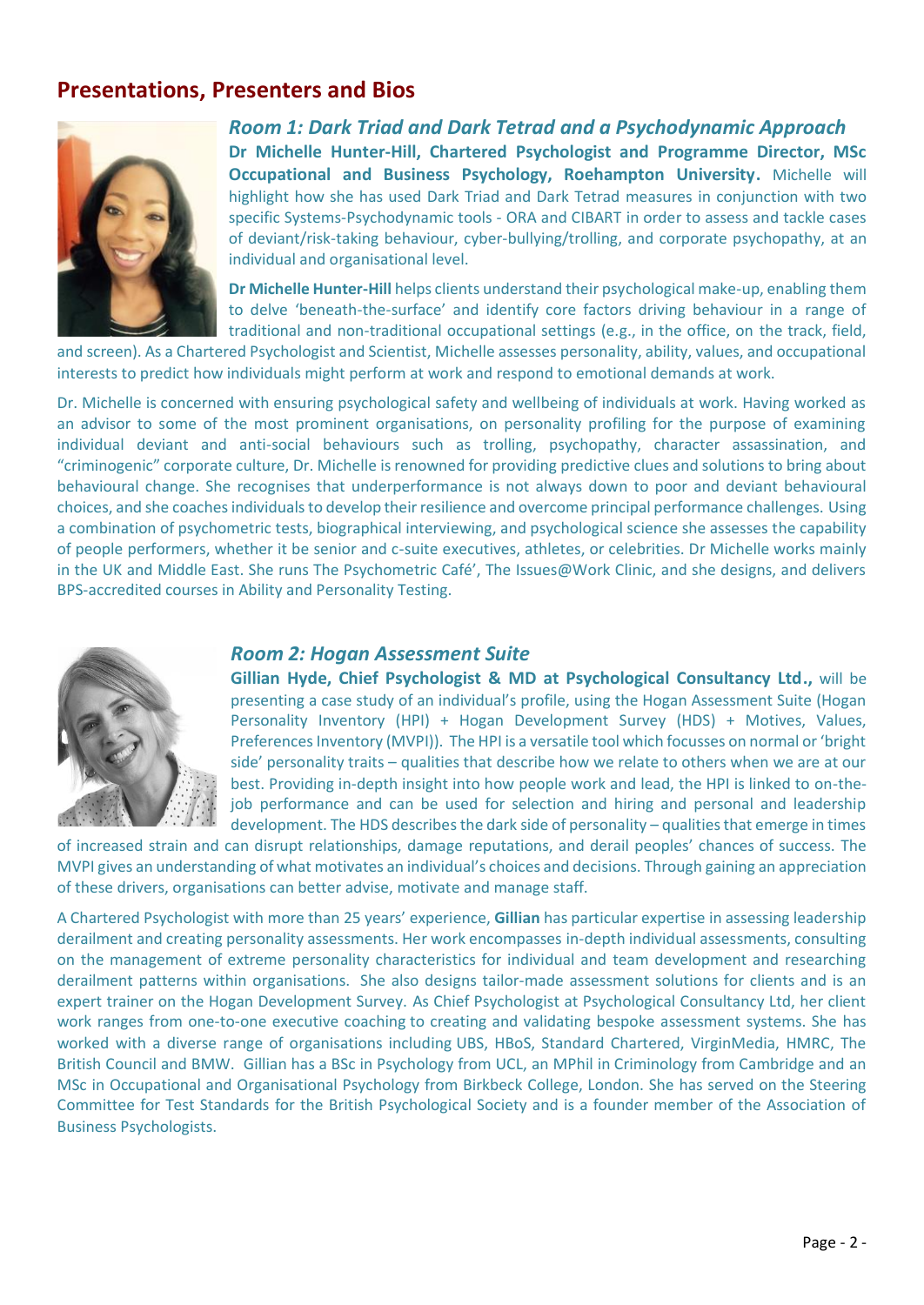

#### *Room 3: Resilience and Decision-Making*

**Jessica Nelkin, Business Psychologist, Zircon – BeTalent.** How does an individual's levels of resilience relate to how they make decisions? The BeTalent Resilience Questionnaire helps to raise self-awareness and explore the emotions typically experienced at work. The BeTalent Decision-Styles Questionnaire assesses whether you are an 'agile' decision maker or whether you have a 'pronounced' preference for making decisions. Jessica will be presenting the data from a population of over 500 professionals to provide deeper insights into the impact emotions have on decision-style and preference. She will also explore how decision-making

and resilience can predict levels of procrastination, opening the door to a discussion around the value of these tools in a workplace environment.

**Jessica** is a Business Psychologist at Zircon and graduated from her MSc in Occupational Psychology with Distinction. Jessica is a qualified Test User for Occupational Ability and Occupational Personality tools and is a Graduate member of the British Psychological Society. She developed an interest in the field of Occupational Psychology after completing her undergraduate degree in Psychology and by working on qualitative and quantitative research projects as an intern in the Psychology department at a major university. Since joining Zircon, Jessica has been highly involved in the design, development and validation of BeTalent products, most notably, Decision Styles. She is accredited to use the BeTalent suite of products which includes Strengths, Resilience, Psychological Safety, Blended 360, Team, and Decision Styles. She has also been involved in several client projects as Project Coordinator and has contributed to research published in the British Psychological Society's 'Assessment and Development Matters'.



## *Room 4: Team Coaching of Leadership Teams*

**Alex Popa-Antohi, Business Psychologist and Executive Coach,** will be presenting anonymised data from a team coaching programme for a leadership team. He will focus on the Diagnostic & Inquiry phase of the team coaching, where a whole-team diagnostic tool was used, in addition to phone interviews with team members and stakeholders. The results were further explored in a team workshop and informed the focus areas for further team coaching. To support the team leader, a series of coaching sessions were offered, using a combination of a 360 assessment (Primary Colours of Leadership 360), and trait-based tools (Hogan Assessments). Alex will describe the benefits of using different assessment tools at

the individual and team level and will focus on the tensions arising from the contradictions in the data.

**Alex** is an experienced team and executive coach, and business psychologist. He specialises in running bespoke development interventions for senior leaders and leadership teams and brings over 13 years of international business and organisational experience. He is an Accredited Master Executive Coach with APECS, and has earned a Master's degree in Psychology from the University of Bucharest, followed by an Advanced Diploma in Systemic Team Coaching from the Academy of Executive Coaching (AoEC). Alex is a qualified Test User for Occupational Ability and Occupational Personality tools with the British Psychological Society (BPS) and accredited in using various psychometric assessments such as teamSalient, Hogan Assessments, BarOn EQ-i 2.0 & EQ 360, NEO / Primary Colours of Leadership, Saville Wave Assessments.



#### *Room 5: Traits and Types - Senior Leadership Assessment*

**Tameron Chappell, Independent Chartered Occupational Psychologist, Athinka Ltd.** will be presenting anonymised data from a senior leadership team where she combined a trait tool (NEO-PI-3 Primary Colours Leadership) and a type tool (Team Management Profile) to support the team. She will describe how she chose the two tools for the team, the pros and cons of using each individually with teams and what the value was in combining them.

**Tameron** is an independent Chartered.Occupational Psychologist through her own company Athinka Ltd., as well as working as a long-term associate for a handful of boutique leadership consultancies including Alumni Harvey Nash and Cerulean Learning. She works with

individuals, teams and organisations to build the internal capability for change using interpersonal dynamics and systemic methods. She also happens to love a good psychometric and has been a committee member of The Psychometrics Forum for many years (apart from the sojourn at Hogrefe where she was able to get her psychometric geek-on with NEO and Implicitly amongst other tools as well as seeing the actual Rorschach plates in the basement).